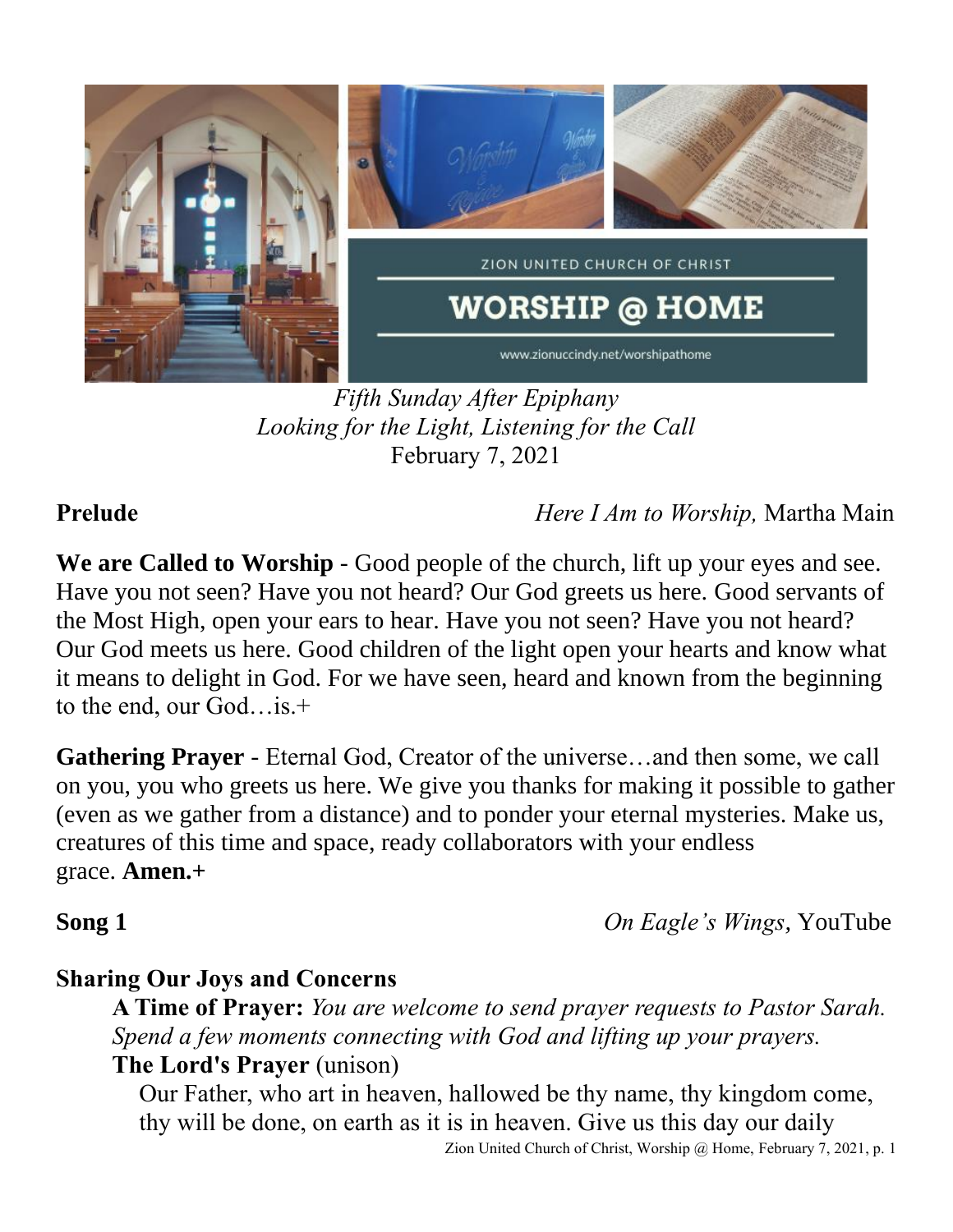bread. And forgive us our debts, as we forgive our debtors. And lead us not into temptation, but deliver us from evil. For thine is the kingdom, and the power, and the glory, forever. Amen.

 $21$  Have you not known? Have you not heard?

 Has it not been told you from the beginning?

 Have you not understood from the foundations of the earth?

 $22$  It is he who sits above the circle of the earth,

 and its inhabitants are like grasshoppers;

who stretches out the heavens like a curtain,

 and spreads them like a tent to live in;  $23$  who brings princes to naught,

 and makes the rulers of the earth as nothing.

 $24$  Scarcely are they planted, scarcely sown,

 scarcely has their stem taken root in the earth,

when he blows upon them, and they wither,

 and the tempest carries them off like stubble.

 $25$  To whom then will you compare me,

 or who is my equal? says the Holy One.

 $26$  Lift up your eyes on high and see:

**We Hear God's Word** Isaiah 40:21-32 (NRSV) Who created these? He who brings out their host and numbers them, calling them all by name; because he is great in strength, mighty in power, not one is missing.  $27$  Why do you say, O Jacob, and speak, O Israel,

> 'My way is hidden from the LORD, and my right is disregarded by my God'?

<sup>28</sup> Have you not known? Have you not heard?

The LORD is the everlasting God, the Creator of the ends of the earth.

He does not faint or grow weary; his understanding is unsearchable.

 $29$  He gives power to the faint, and strengthens the powerless.

 $31$  but those who wait for the LORD shall renew their strength,

 they shall mount up with wings like eagles,

they shall run and not be weary, they shall walk and not faint.

 $30$  Even youths will faint and be weary, and the young will fall exhausted;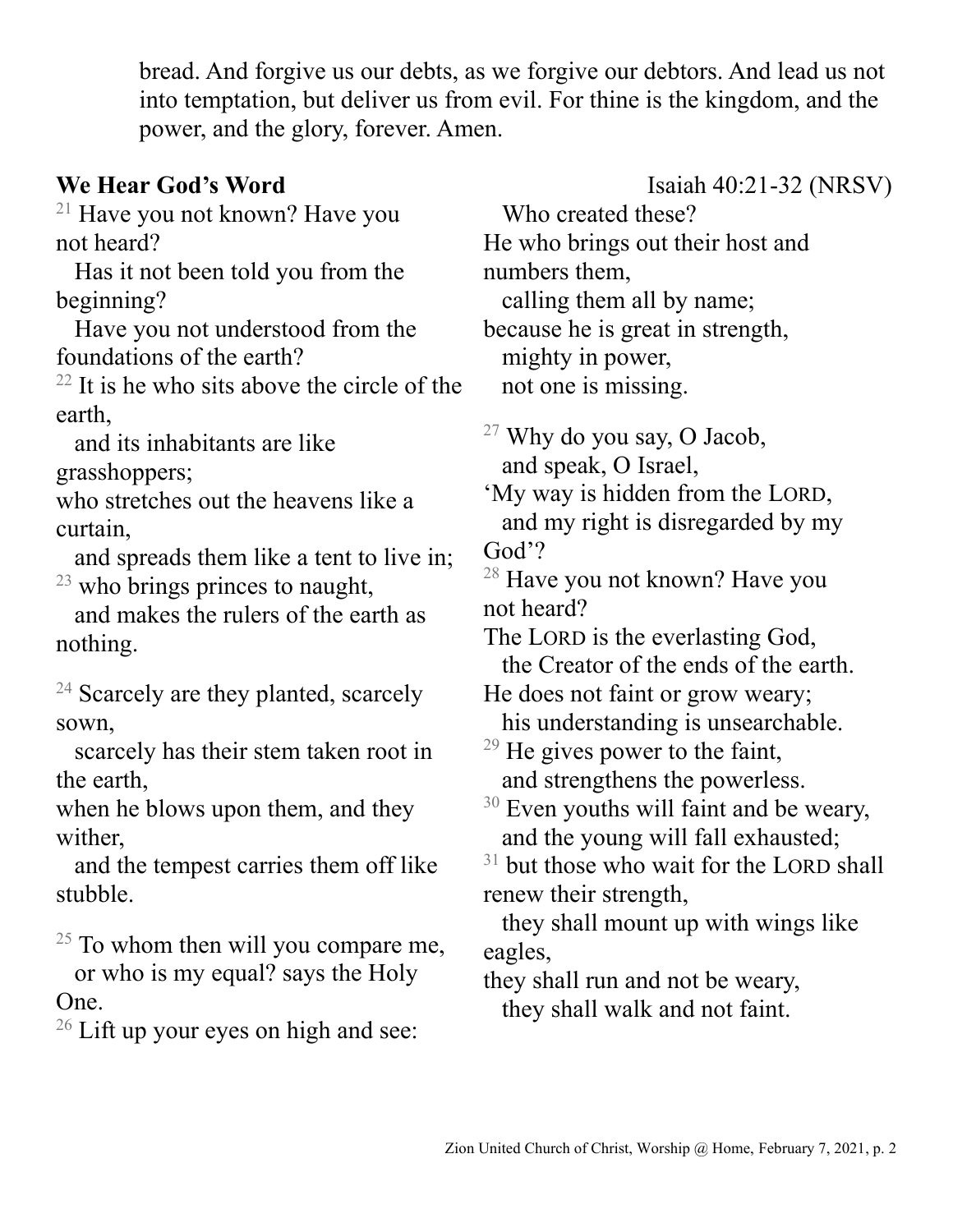### Mark 1:29-39 (NRSV)

29 As soon as they left the synagogue, they entered the house of Simon and Andrew, with James and John. <sup>30</sup>Now Simon's mother-in-law was in bed with a fever, and they told him about her at once. <sup>31</sup>He came and took her by the hand and lifted her up. Then the fever left her, and she began to serve them.

32 That evening, at sunset, they brought to him all who were sick or possessed with demons.  $33$ And the whole city was gathered around the door.  $34$ And he cured many who were sick with various diseases, and cast out many demons; and he would not permit the demons to speak, because they knew him.

35 In the morning, while it was still very dark, he got up and went out to a deserted place, and there he prayed. <sup>36</sup>And Simon and his companions hunted for him. <sup>37</sup>When they found him, they said to him, 'Everyone is searching for you.' <sup>38</sup>He answered, 'Let us go on to the neighboring towns, so that I may proclaim the message there also; for that is what I came out to do.'  $39$  And he went throughout Galilee, proclaiming the message in their synagogues and casting out demons.

**Meditation** *Our Response*

### **WE RESPOND TO GOD'S WORD WITH OUR GIVING**

**Invitation –** God offers us peace, strength, and love. As a sign of our thanksgiving and praise, let us offer our gifts to God.~

**February Benevolence** – This month our Benevolence Offering will go to support Our Church's Wider Mission, one of the five offerings of the United Church of Christ. There are many ways that this offering goes to support our wider church family, but this month we are highlighting the way it supports our Indiana-Kentucky Conference. Though we, here at Zion, are but one church, we have committed ourselves to being in covenantal relationship with other UCC churches throughout our conference. Our Conference Ministers and other conference staff work hard to keep our churches connected through a variety of conference-wide programming. They offer educational opportunities, service opportunities, and opportunities to grow in faith through worship and spiritual practice. They offer to support to clergy, like our own Pastor Sarah, so that our pastors can carry on with their work, serving our local congregations in healthy and vital ways. Our offerings ensure that our conference staff can continue to do this important ministry, so that together, with their support, we can make an even greater impact on the world. Please,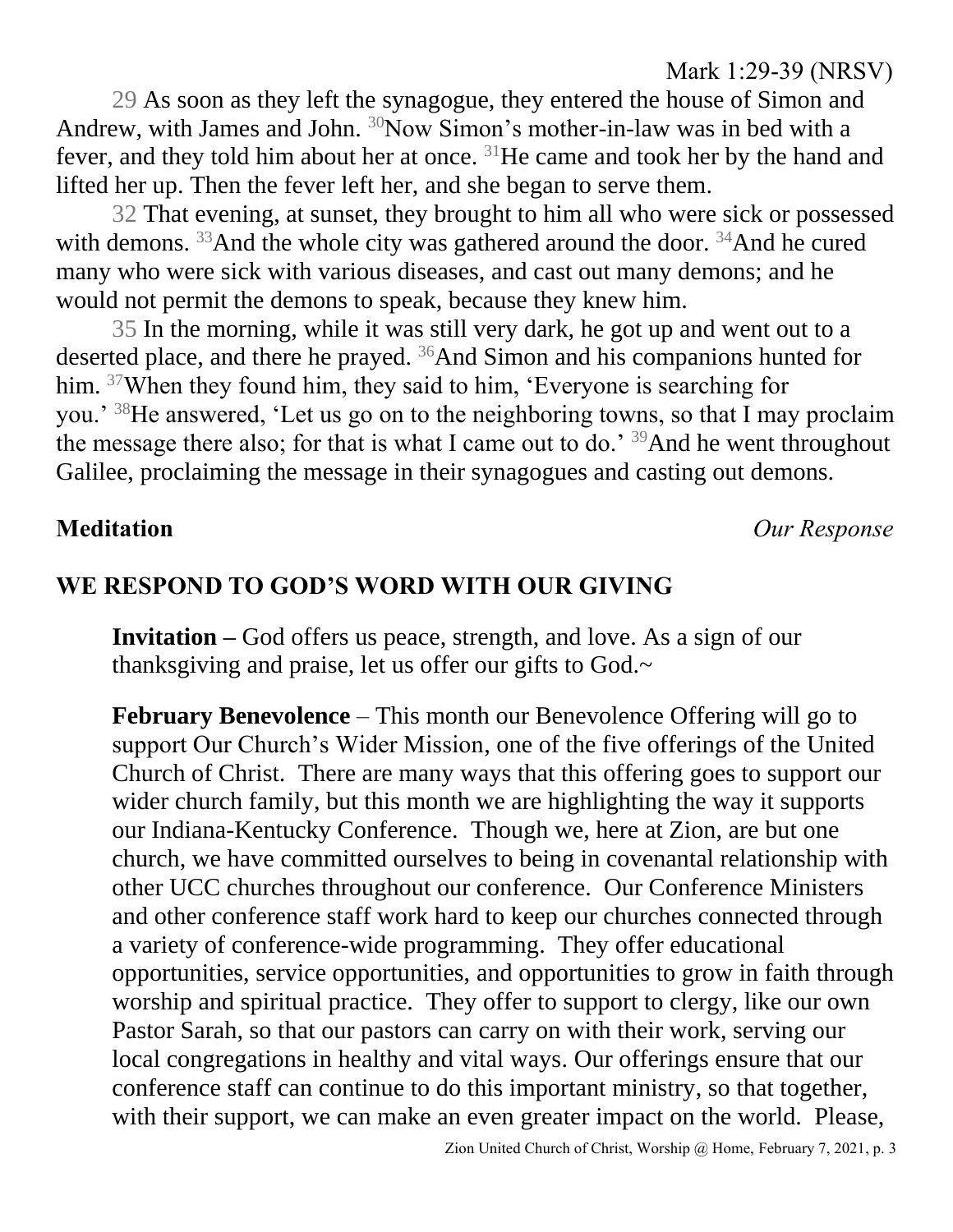consider donating toward this month's Benevolence Offering. By doing so, you will help our wider church family grow stronger as we do Christ's work together. Please, clearly indicate on your check, offering envelope, or PayPal note, what portion of your offering you'd like to go to support OCWM.

You can mail your offerings to our office. We check the mail regularly. Zion United Church of Christ 8916 E. Troy Ave. Indianapolis, IN 46239

Or, you can donate through our website through our secure PayPal button at www.zionuccindy.net/donate. Please know that PayPal receives a 2.2% processing fee and a \$0.30 transaction charge. You are able to set up reoccurring, monthly payments.

**We Give Thanks** – God of all, as Jesus spent time with you in prayer, we come to you in prayer, asking you to bless these gifts, that they might proclaim your message of love, grace, and peace. In the name of Christ, we pray. Amen.~

# **WE GATHER AT THE TABLE**

**Song 2** *As We Gather At Your Table,* YouTube



**Set Your Place at the Table**—Communion was first celebrated in the homes of those in the early church. Friends and family would gather together to pray, singing songs, and break bread. We carry on that tradition today. Whatever you have on hand to celebrate communion will work just fine, because this ancient ritual is not about what we use for this meal or where we partake of it.

Instead, it is about the act of remembrance. So gather around the table, prepare your place, and remember that Christ is in our midst.

**Our Invitation—**This Epiphany season, we have seen the many ways that God's love has been revealed through Jesus Christ, the Light of the World. As Christ's disciples we have been called to dedicate our lives to serving one another and our neighbors as we do the important work of building God's kingdom here on earth. Christ knew how important it was to find rest, renewal, and nourishment, and so today we gather around Christ's table to receive God's blessing, to have our cups filled, and our spirits recharged.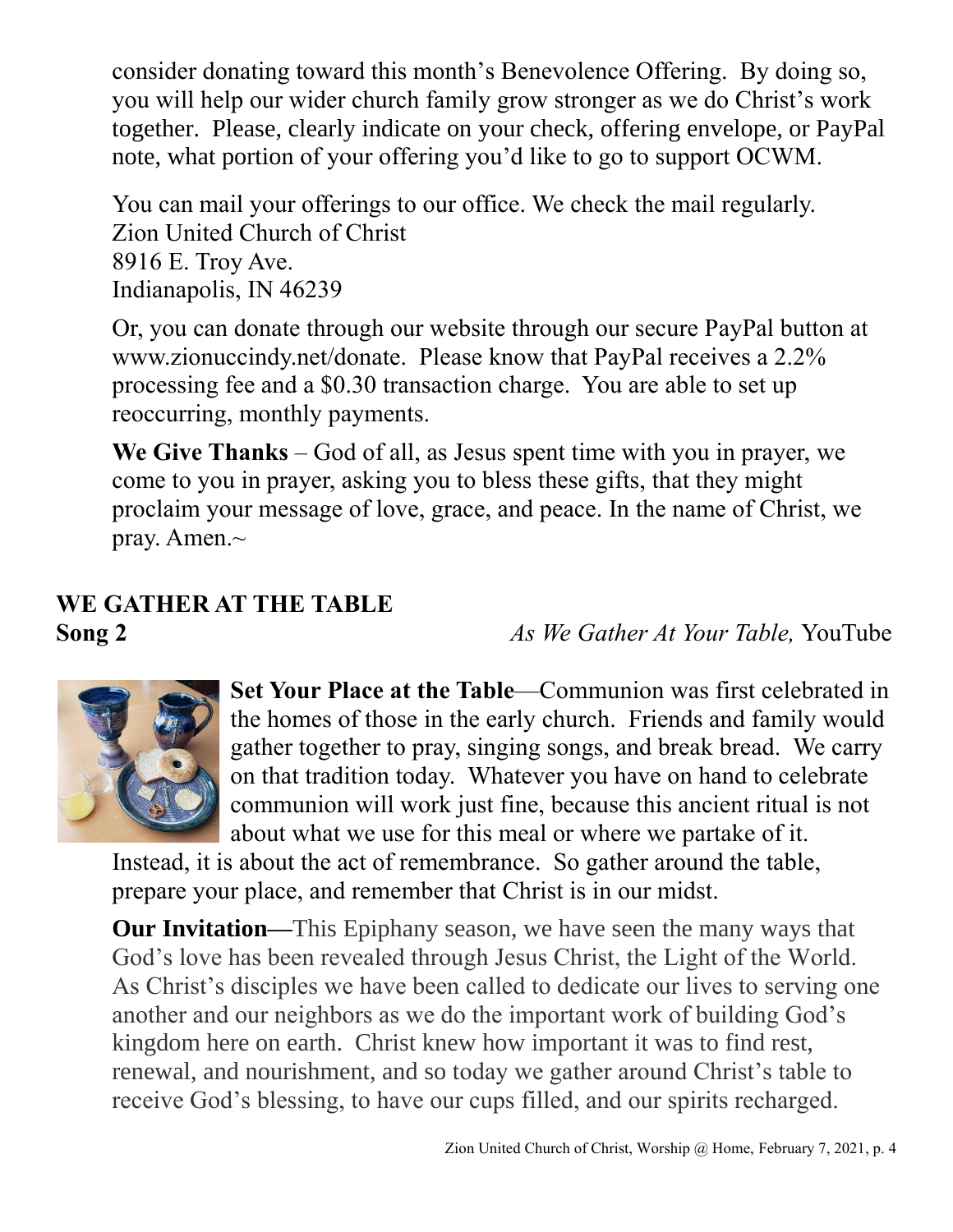**The Words of Institution**—We remember that on the night of betrayal and desertion, and on the eve of death, Jesus gathered the disciples for the feast of Passover. Jesus took bread, and after giving thanks, broke the bread, and gave it to the disciples saying: 'This is my body which is broken for you. Do this in remembrance of me.' In the same way, Jesus also took the cup after supper, saying: 'This cup is the new covenant in my blood. Do this, as often as you drink it, in remembrance of me.' By eating this bread and drinking this cup, we proclaim Christ's death and celebrate Christ's resurrection, and await Christ's coming again.+

**Our Confession** —We are vulnerable people who sometimes ignore the vulnerable. We are broken people who don't always pay attention to the world's brokenness. Heal us, O God, to make us better healers. Mend our rifts, that we might be better builders. Cleanse our hearts, so we can clear out the damage of hurt and oppression. We are yours, loving God. Help us to live and to know this better. (*Time for silent confession).+*

**Assurance of Grace—** Have you known? Have you heard? Our God lifts us up on eagle's wings strengthening us so that we won't be weary. The burden of sin is but a far and distant memory for, through Christ, our sins – all of them – are forgiven. God is great in strength, mighty in power, and full of endless love for us all. Thanks be to God. Amen.+

**Blessing Our Meal**—Holy Spirit, pour out your presence into this bread and into this cup that they might be a visible sign of your invisible grace. Through these elements, whatever they might be, may your love be more fully revealed. Bless this meal and all who partake. Amen.

**We Share the Bread and the Cup** – (*Taking the bread*) Take and eat, this is Christ's body broken for you. (*Taking the cup*) Take and drink, this is Christ's blood shed for you and the forgiveness of sins.

**We Give Thanks**— Almighty God, we give you thanks for the gift of our Savior's presence in the simplicity and splendor of this holy meal. Unite us with all who are fed by Christ's body and blood that we may faithfully proclaim the good news of your love and that your universal church may be a rainbow of hope in an uncertain world; through Jesus Christ our redeemer. Amen.'